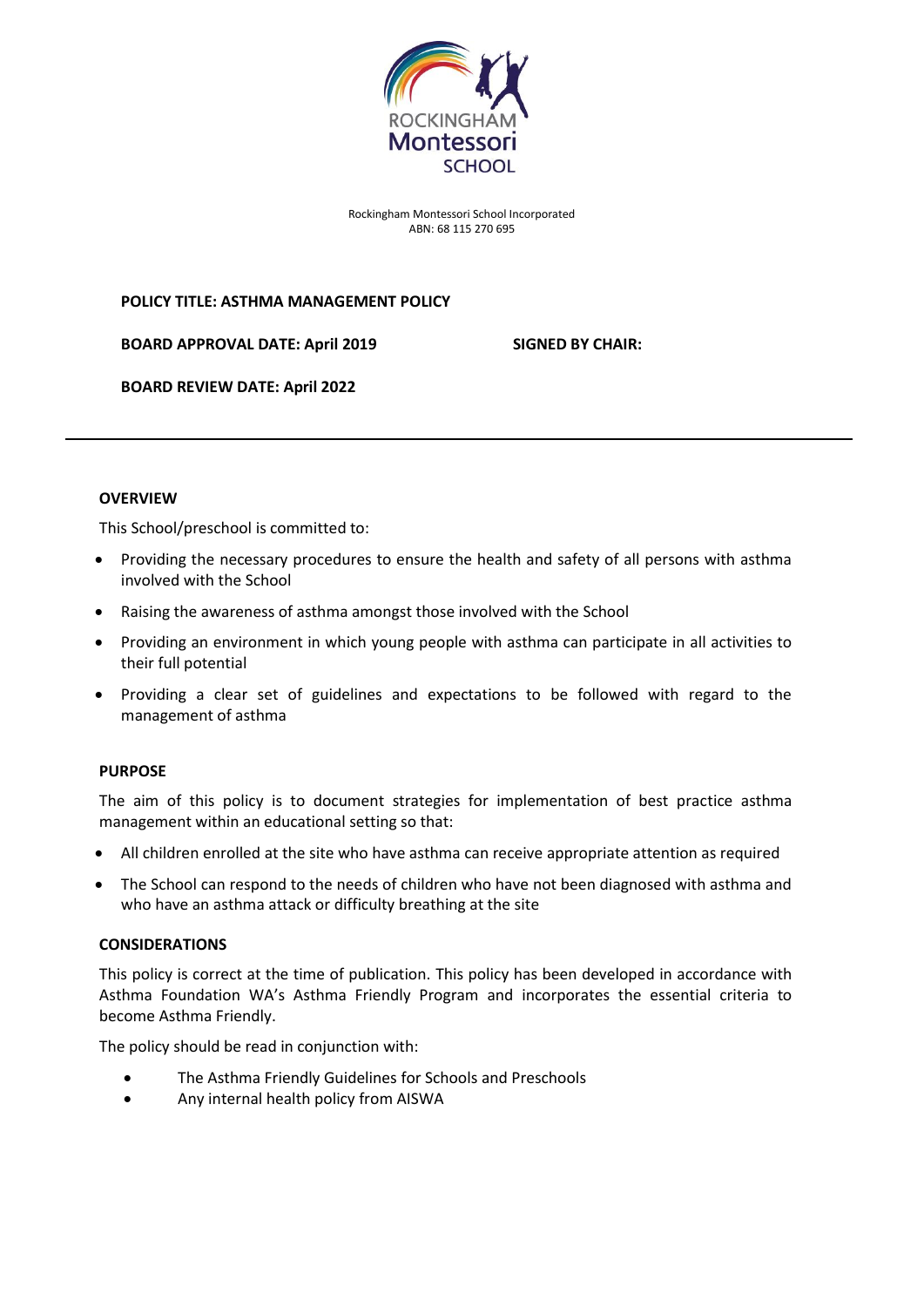#### **IMPLEMENTATION**

Asthma management should be viewed as a shared responsibility. To this end each of the key groups within this school/preschool give the following undertakings:

#### **The staff are responsible for:**

- Implementing this policy on a daily basis.
- Ensuring that they maintain current biannual Asthma First Aid training.
- Identifying students with asthma during the enrolment process and document this information appropriately.
- Compiling a list of students with asthma and placing it in a secure but readily accessible location that is known to all staff. Relief staff will be informed of the list and the location of the Student Asthma Record Form (Appendix 1).
- Promptly communicating any concerns to parents/carers if they are concerned about the student's asthma limiting his/her ability to participate fully in all activities.
- Consulting with the parents/carers of students with asthma, in relation to the health and safety of their child and the supervised management of the student's asthma.
- Encouraging children of appropriate age and ability to self manage their asthma, including using their reliever medication as soon as symptoms develop.
- Displaying the Asthma First Aid posters in key locations.
- Regularly maintaining all asthma components of the Asthma Emergency Kit to ensure medication is current and the spacer device and mask (if necessary) are ready to use. It is recommended that schools/preschools have a minimum of 2 kits plus an additional 1 for every 300 students.
- Providing a mobile Asthma Emergency Kit for use during activities outside the site.
- Ensuring that all regularly prescribed asthma medication is administered in accordance with the Student's Asthma Record Form.
- Identifying, and where possible, minimising asthma triggers as defined in Student's Asthma Record Form.
- Ensuring that parents/carers of a student with asthma have been provided with a copy of this policy.
- Providing families with the contact details of the Asthma Foundation if further asthma advice is needed.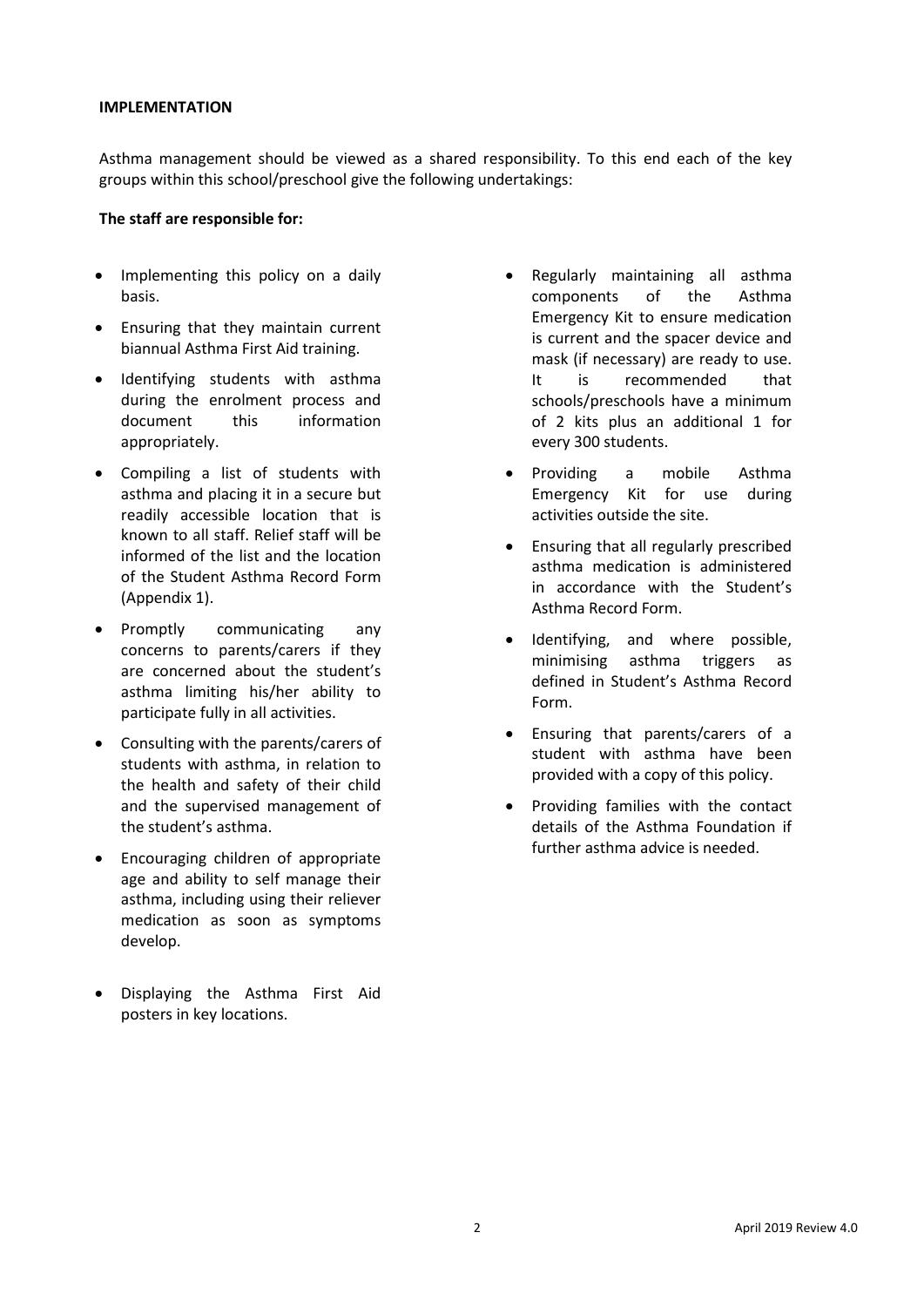## **The parents/carers are responsible for:**

- Informing staff, either upon enrolment or on initial diagnosis, that their child has asthma.
- Providing all relevant information regarding the student's asthma via the Student Asthma Record Form, and/or a written Asthma Action Plan completed by the student's doctor. Student Asthma Record Forms should be updated at least annually.
- Notifying the staff, in writing, of any changes to the Student Asthma Record Form, if this occurs, during the year.
- Providing an adequate supply of appropriate medication (reliever) and

**PLAN OF ACTION FOR A STUDENT WITH DIAGNOSED ASTHMA**

spacer device clearly labeled with the child's name including expiry dates.

- Consulting with the staff, in relation to the health and safety of their child and the supervised management of the student's asthma.
- Communicating all relevant information and concerns with staff as the need arises e.g. if asthma symptoms were present during the night.
- Reading and being familiar with this policy

The staff, together with the parents/carers of a student with asthma, will discuss and agree on the plan of action for the emergency management of an asthma attack consistent with the information provided on the Student's Asthma Record Form.

#### **Administer Asthma First Aid according to either:**

 The Student's Asthma Record Form as signed by the parents/carers and doctor and/or doctor's written instructions

#### **OR where the plan is not available**

- Commence the standard asthma emergency protocol:
- Step 1: Sit the student upright and remain calm and provide reassurance. Do not leave the student alone.
- Step 2: Give 4 puffs of a blue reliever puffer (Ventolin, Airomir, Asmol, or Bricanyl), one puff at a time, through a spacer device. Ask the student to take 4 breaths from the spacer after each puff.
- Step 3: Wait 4 minutes.
- Step 4: If there is little or no improvement, repeat steps 2 and 3. If there is still little or no improvement, call an ambulance immediately (Dial 000). Continue to repeat steps 2 and 3 while waiting for the ambulance.
- Parents/Carers should be notified of any medication used for an emergency asthma attack.

In an emergency the blue reliever puffer can be the student's own, or accessed from the Asthma Emergency Kit. The Asthma Foundation recommends that only staff who are trained in Asthma First Aid should administer blue reliever medication from the Asthma Emergency Kit.

Record any asthma incident and file the completed form with all incident reports.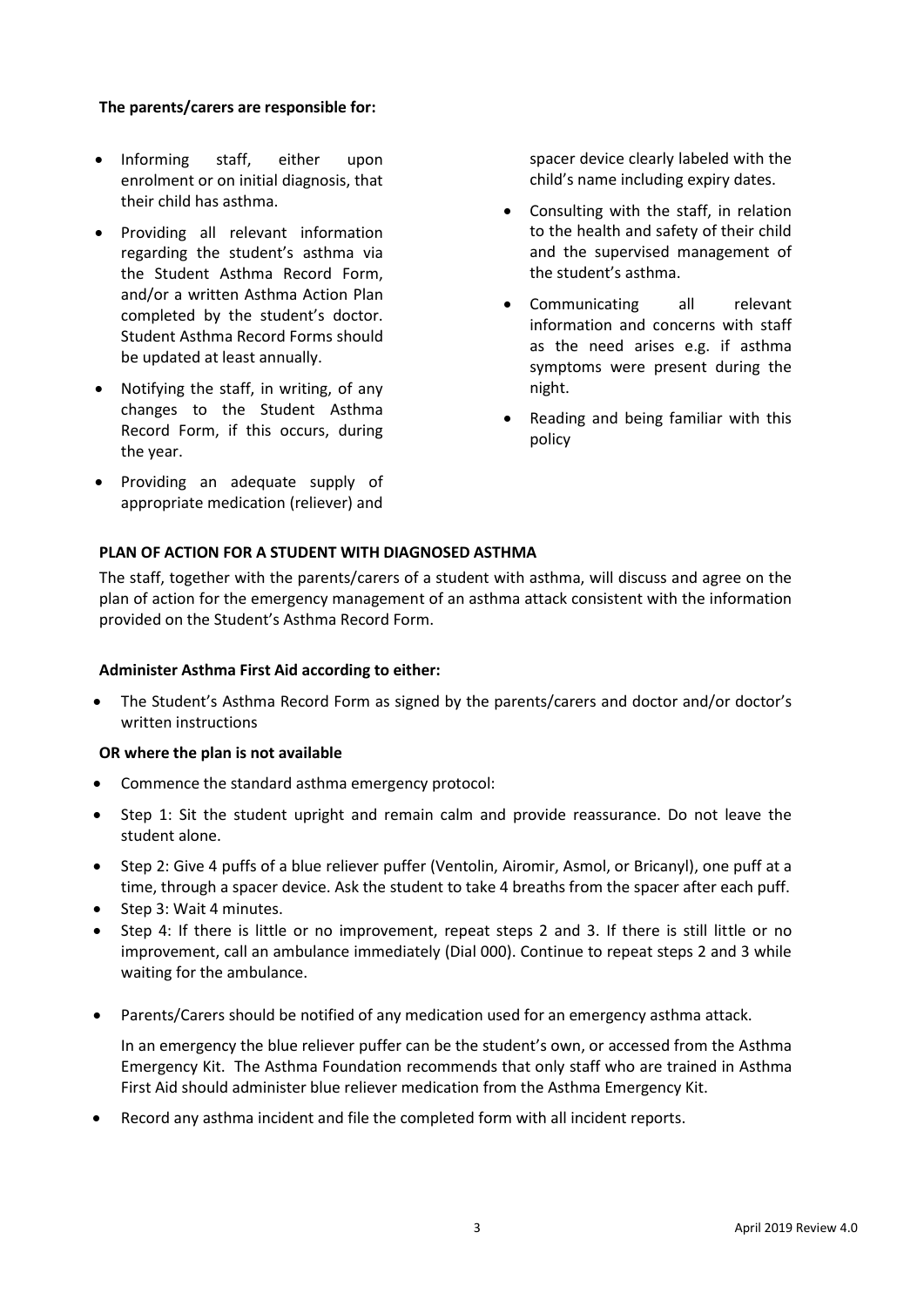#### **PLAN OF ACTION FOR A STUDENT WHO IS NOT KNOWN TO HAVE ASTHMA**

In this situation staff will:

- Step 1: Call an ambulance immediately (Dial 000) and state that the student is having breathing difficulties. Sit the student upright, remain calm and provide reassurance. Do not leave student alone.
- Step 2: Give 4 puffs of a blue reliever puffer (Ventolin, Airomir, Asmol, or Bricanyl), one puff at a time, through a spacer device. Ask the student to take 4 breaths from the spacer after each puff.
- Step 3: Wait 4 minutes.
- Step 4: If there is little or no improvement, repeat steps 2 and 3. Continue to repeat steps 2 and 3 while waiting for the ambulance.

Contact parents/carers immediately.

Record any asthma incident and file the completed form with all incident reports.

This treatment could be lifesaving for a student whose asthma has not been previously recognised and no harm is likely to result from giving a reliever puffer if the breathing difficulty was not due to asthma.

#### **SINGLE PERSON USE OF SPACERS**

Each Asthma Emergency Kit should contain at least 2 spacers as these are now designated as single person use due to infection control guidelines. A back-up supply should also be kept. Any spacer used by a student may then be kept at the school and used by that student (appropriately labeled), or sent home with its packaging for the student's own use.

Asthma Emergency Kits are first aid equipment. Ideally students also will have their own, named medication and spacer/mask for use in an emergency. Encouraging families to follow this practice will enhance their health and safety and minimise cost at the school/preschool.

#### **REVIEW**

The policy will be reviewed tri annually by staff and the governing council.

The review process will assess whether the policy has achieved its purpose by:

- Taking into account feedback from all parties regarding the effectiveness of the policy
- Reviewing the adequacy of staff response to an emergency if one has occurred during the year
- Discussing this policy and its implementation with parents/carers of students at risk of an asthma emergency to gauge their satisfaction with both the policy and its implementation in relation to their child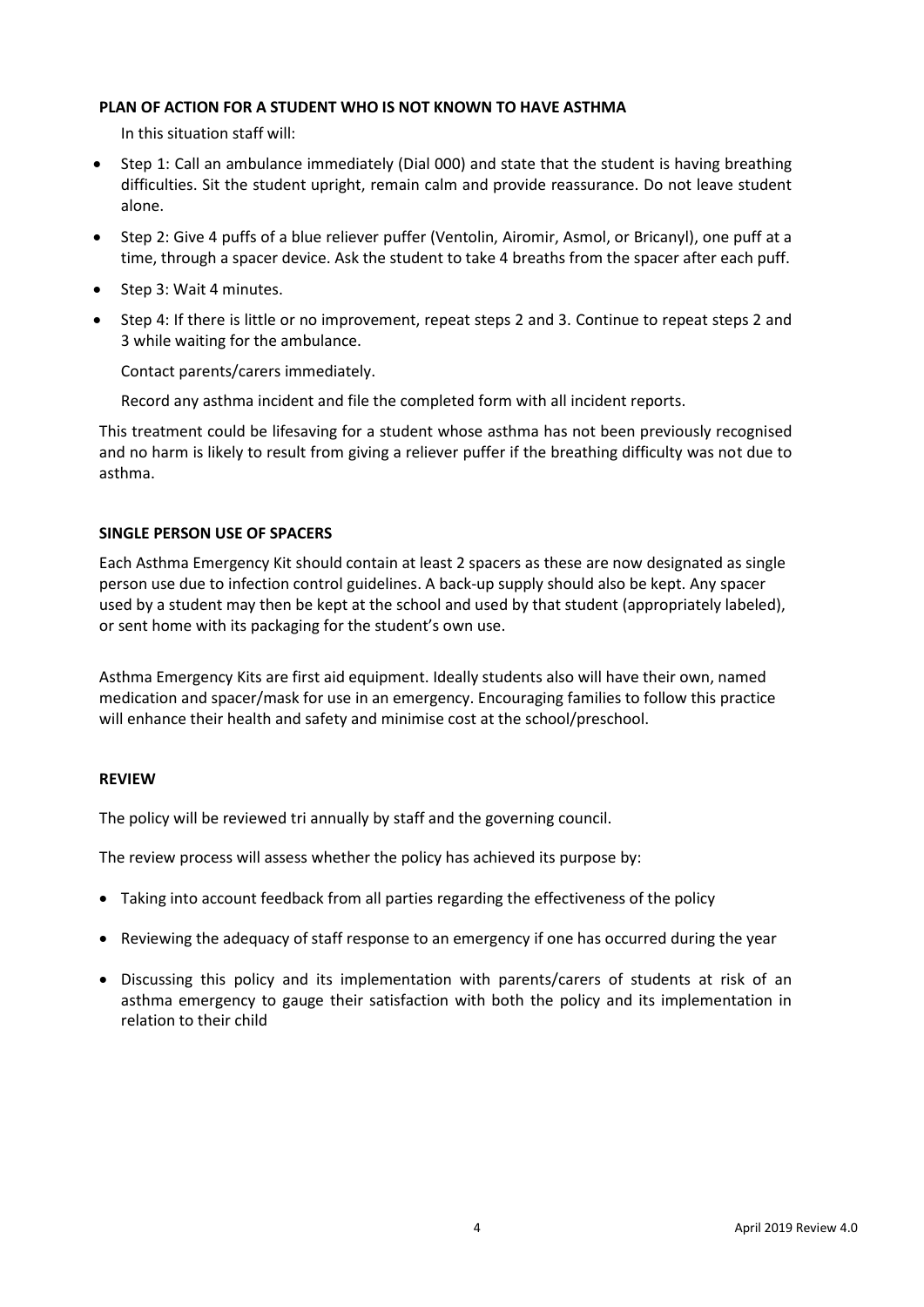## **APPENDICES**

1. Student Asthma Record Form

## **RELATED AND SOURCE DOCUMENTS**

- Asthma Foundation WA *Asthma Friendly Policy*
- RMS *Administration of Medications Guideline*
- Asthma Action Plan